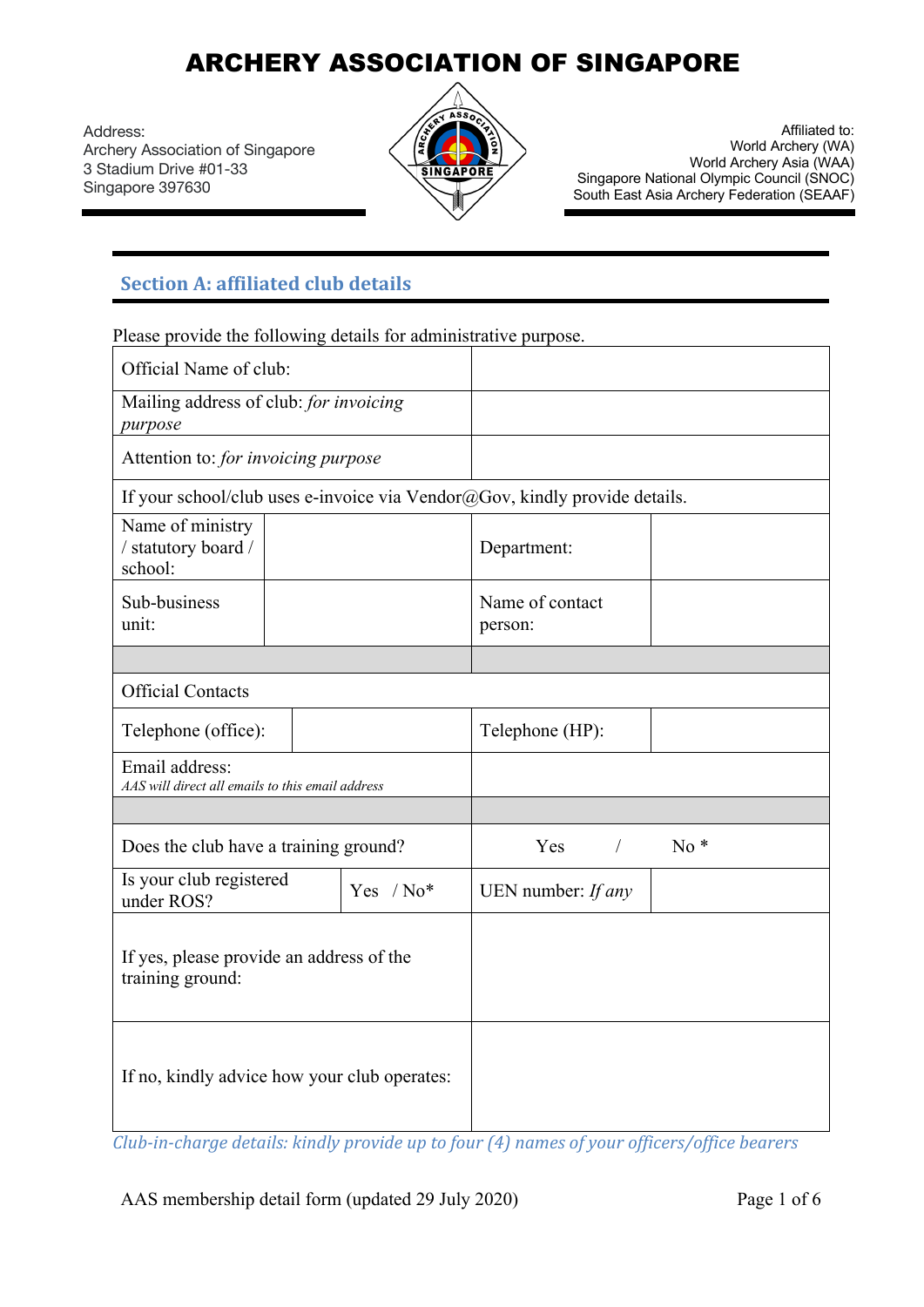Address: Archery Association of Singapore 3 Stadium Drive #01-33 Singapore 397630



Affiliated to: World Archery (WA) World Archery Asia (WAA) Singapore National Olympic Council (SNOC) South East Asia Archery Federation (SEAAF)

1.

| Position:                       | *President / Chairman |
|---------------------------------|-----------------------|
| Name (Full name as in<br>NRIC): |                       |

#### 2.

| Position:                       | <b>Honorary Secretary</b> |
|---------------------------------|---------------------------|
| Name (Full name as in<br>NRIC): |                           |

#### 3.

| Position:                       | <b>Honorary Treasurer</b> |
|---------------------------------|---------------------------|
| Name (Full name as in<br>NRIC): |                           |

#### 4.

| Position:                       | *Vice-president / Vice-chairman / others<br>(pls specify): |
|---------------------------------|------------------------------------------------------------|
| Name (Full name as in<br>NRIC): |                                                            |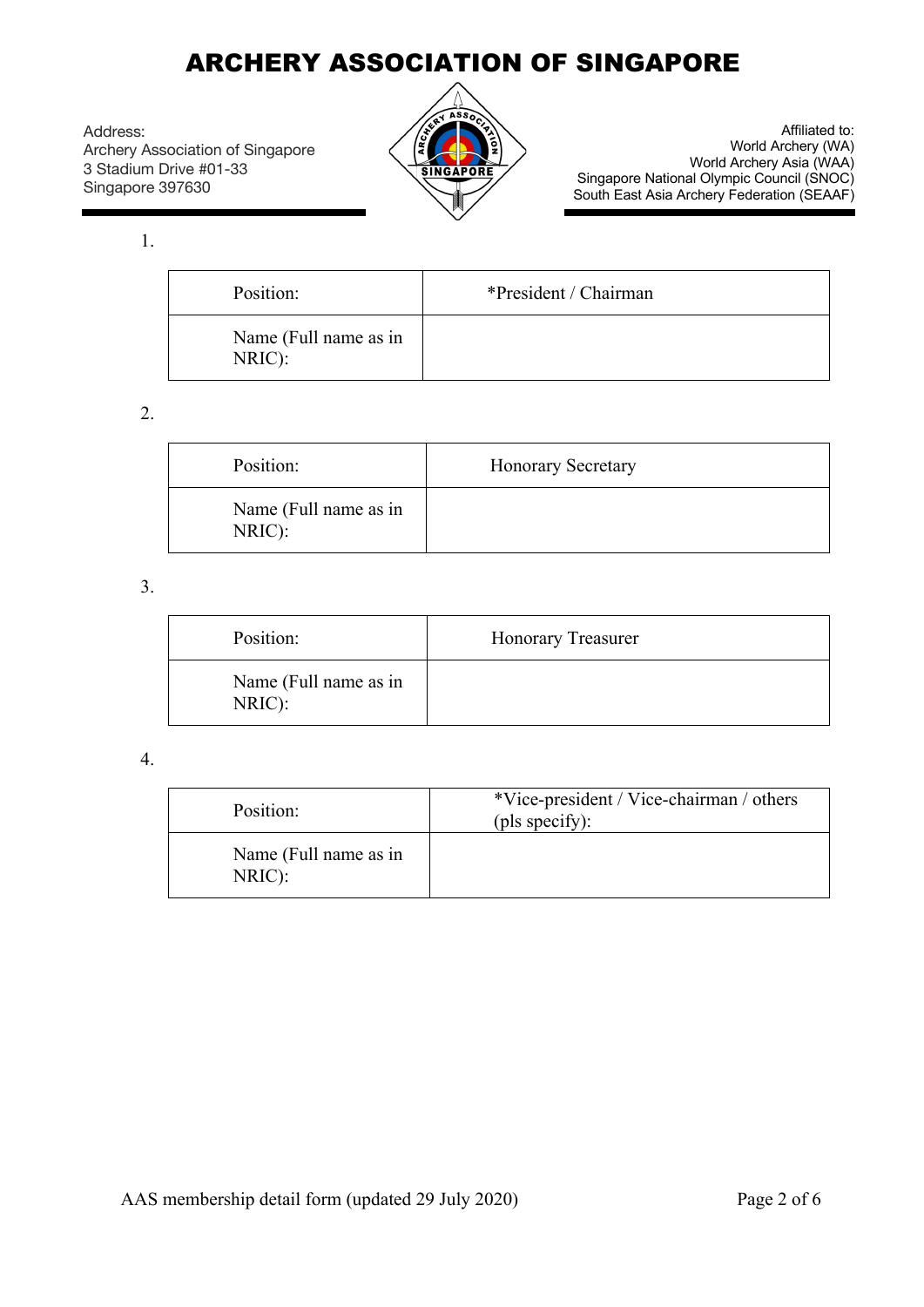Address: Archery Association of Singapore 3 Stadium Drive #01-33 Singapore 397630



Affiliated to: World Archery (WA) World Archery Asia (WAA) Singapore National Olympic Council (SNOC) South East Asia Archery Federation (SEAAF)

### **Section B: affiliated club information (optional)**

Please provide information about your club.

| Write up of Club:<br>(eg. Service provided) |                   |  |                                                                                                                           |  |           |  |
|---------------------------------------------|-------------------|--|---------------------------------------------------------------------------------------------------------------------------|--|-----------|--|
| Contact                                     | Email:            |  |                                                                                                                           |  | Tel:      |  |
| Operating hours:                            |                   |  |                                                                                                                           |  |           |  |
| Address of training<br>ground:              |                   |  |                                                                                                                           |  |           |  |
| Number of members:                          |                   |  |                                                                                                                           |  |           |  |
|                                             |                   |  |                                                                                                                           |  |           |  |
| Number of bows in                           | Recurve:          |  |                                                                                                                           |  | Compound: |  |
| possession:                                 | Bare/traditional: |  |                                                                                                                           |  | Others:   |  |
|                                             |                   |  |                                                                                                                           |  |           |  |
| NROC registered<br>Coach(es) available:     | Yes / No          |  | Provisional Coach / Coach /<br>SG-Coach (previously<br>NCAP) available:<br>Senior Coach / Master Coach<br>(Please Circle) |  |           |  |

#### **Consent for publication of club information on AAS media platform(s):**

| I'my club consent(s) to the publication of information under Section B on AAS<br>media platform(s).         |
|-------------------------------------------------------------------------------------------------------------|
| I/my club do not consent to the publication of information under Section B on AAS<br>media platform $(s)$ . |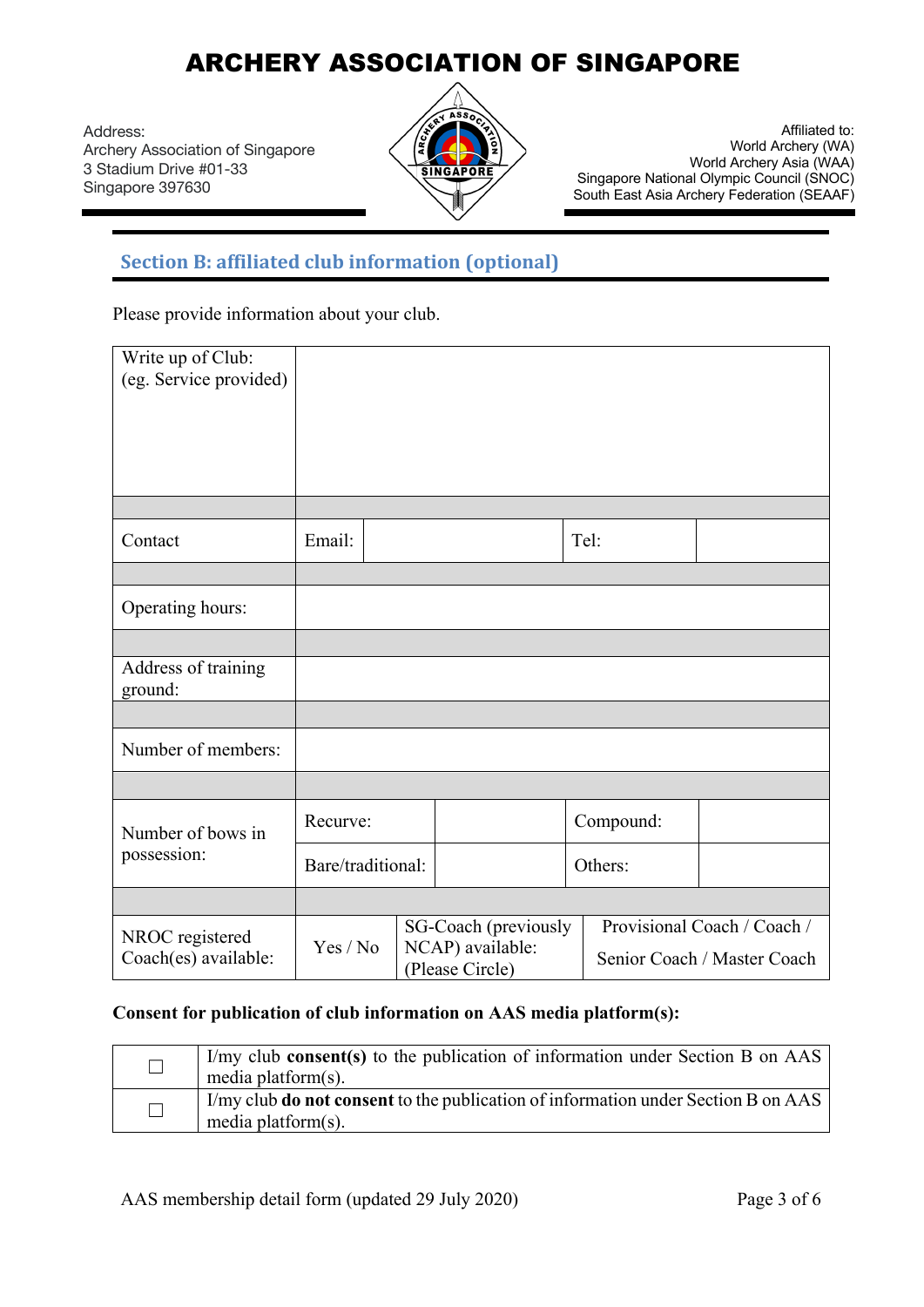Address: Archery Association of Singapore 3 Stadium Drive #01-33 Singapore 397630



Affiliated to: World Archery (WA) World Archery Asia (WAA) Singapore National Olympic Council (SNOC) South East Asia Archery Federation (SEAAF)

### **Section C: Nomination of Club Representative for AAS Management Committee**

As per Constitution clause  $6$  (i), One representative from each affiliated club shall be appointed by their own club to sit as a Committee Member. The appointed representative from each club shall attend the Committee meeting.

A Committee meeting shall be held at least once in two (2) months after seven (7) days' notice to committee members. The President may call a committee meeting at any time by giving seven (7) days' notice. At least one half of the committee members must be present for its proceeding to be valid. Appointed Committee Member has voting right during committee meetings.

| Name of appointed club representative to be the<br>Committee Member (Full name as in NRIC): |  |
|---------------------------------------------------------------------------------------------|--|
| Position held by the appointed club representative in                                       |  |
| the club:                                                                                   |  |
| Official Stamp of Club & Signature of appointed<br>club representative:                     |  |

In the event the appointed club representative is not able to attend the committee meeting, he/she may appoint a club representative (alternate) to attend. This person shall have the same voting right as the appointed club representative.

*\*The appointed club representative will have to notify the secretary by writing no later than three (3) days before the committee meeting should he/she not be able to attend the meeting and shall be replaced by the club representative (alternate) named below.*

| Name of club representative (alternate) in the event                      |  |
|---------------------------------------------------------------------------|--|
| the appointed club representative is not able to                          |  |
| attend the committee meeting (Full name as in                             |  |
| NRIC):                                                                    |  |
| Position held by the club representative (alternate) in                   |  |
| the club:                                                                 |  |
| Official Stamp of Club & Signature of club<br>representative (alternate): |  |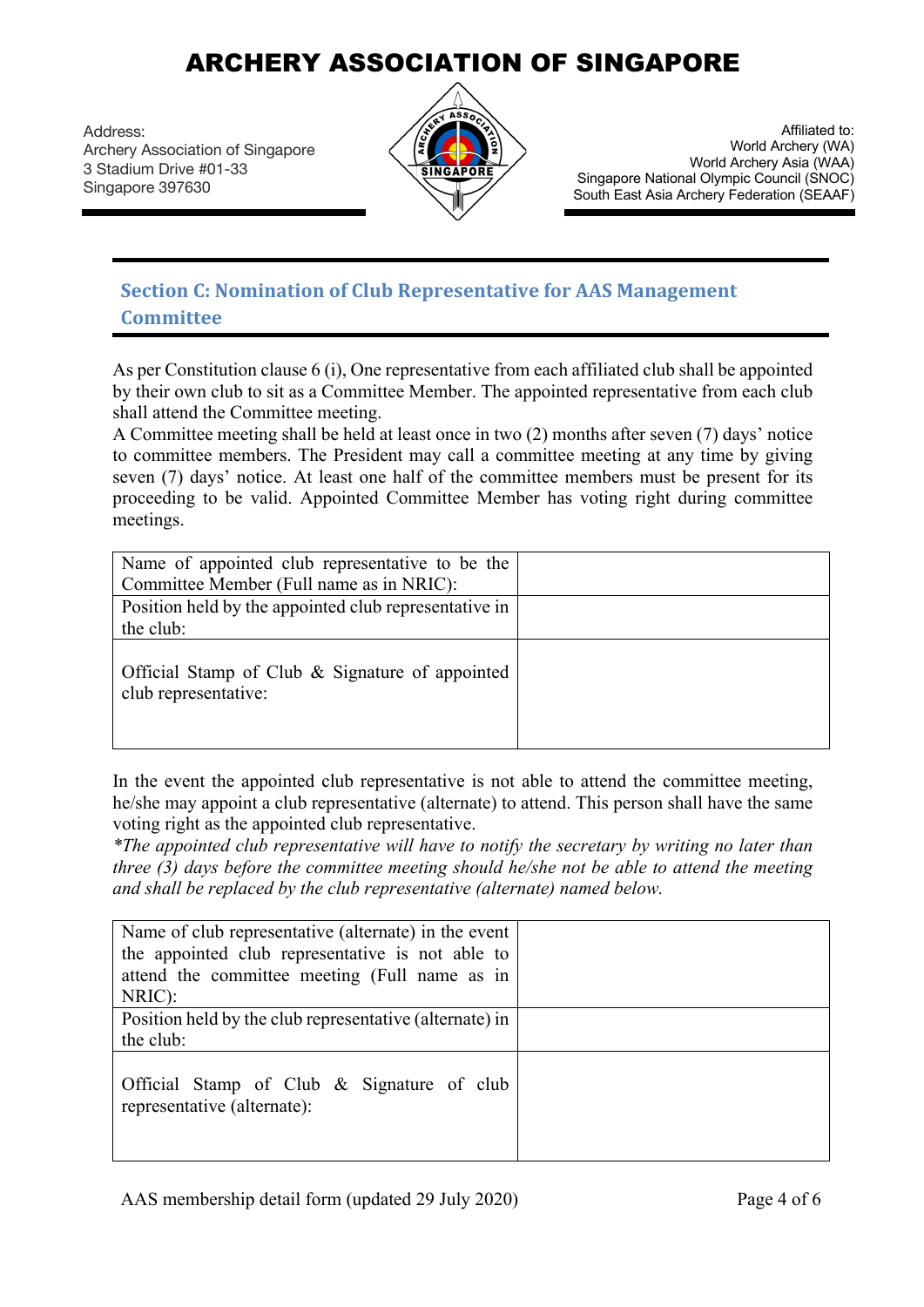Address: Archery Association of Singapore 3 Stadium Drive #01-33 Singapore 397630



Affiliated to: World Archery (WA) World Archery Asia (WAA) Singapore National Olympic Council (SNOC) South East Asia Archery Federation (SEAAF)

### **Section D: Declaration**

I, The Internal Community (Full name as in NRIC), President / Chairman /

Secretary\* of \_\_\_\_\_\_\_\_\_\_\_\_\_\_\_\_\_\_\_\_\_\_\_\_\_\_\_\_\_\_\_\_\_\_\_\_\_\_\_ (Club name) hereby declare the

above information given above is correct and to the best of my knowledge.

Official stamp Signature Date

**Section E: For Official Use only** 

The above membership detail form is received and acknowledged by the following:

Name of President Name of Hon Secretary / Treasurer

Signature / Date Signature / Date NSA Stamp

AAS membership detail form (updated 29 July 2020) Page 5 of 6